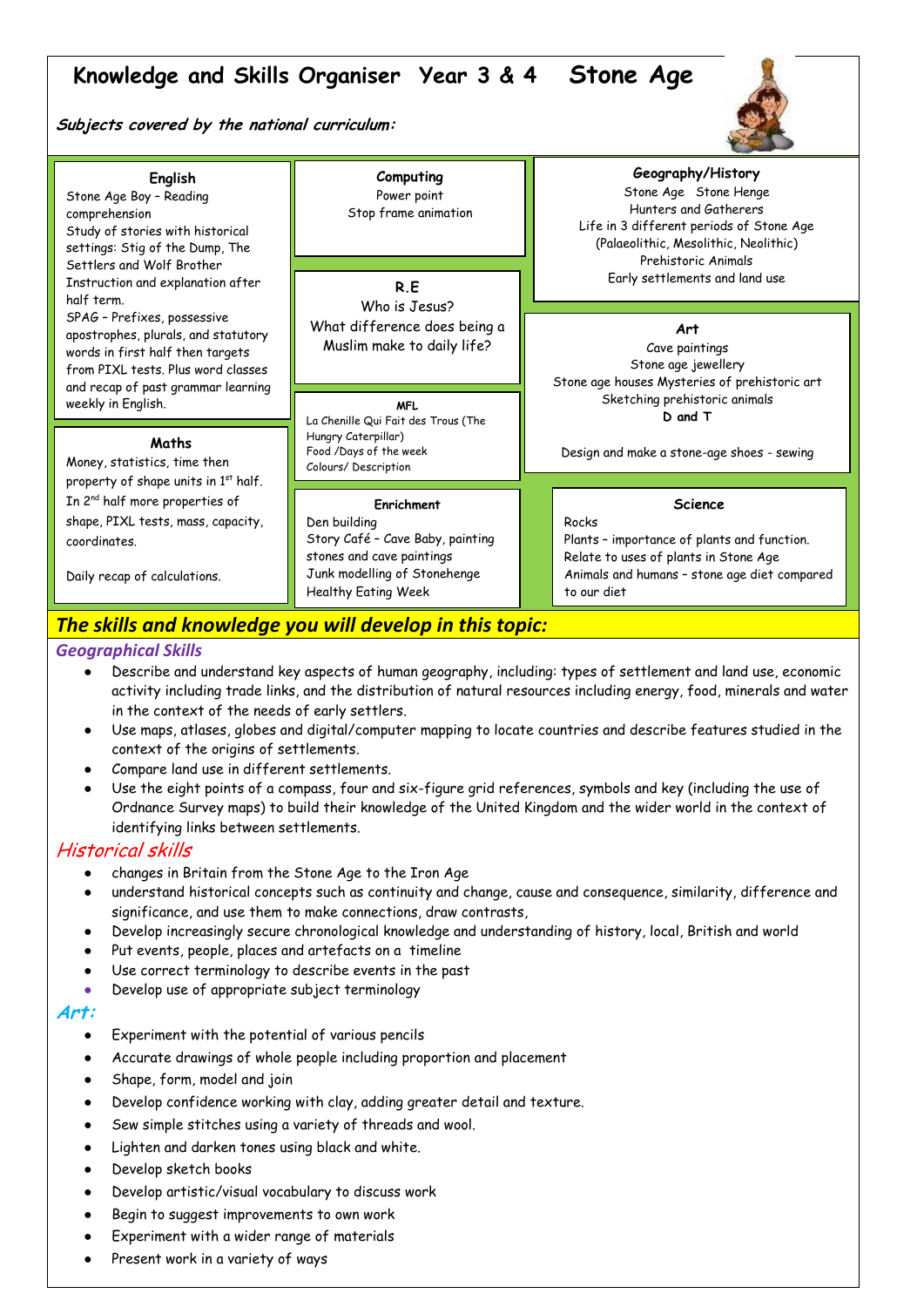# **Design Technology**

- Investigate and analyse a range of existing products
- Evaluate their ideas and products against their own design criteria and consider the views of others to improve their work
- Understand how key events and individuals in design and technology have helped shape the world.
- Generate, develop, model and communicate their ideas through discussion, annotated sketches and pattern pieces
- Select from and use a wider range of materials and components, including textiles and ingredients, according to their functional properties and aesthetic qualities
- Measure, mark out, cut and shape a range of materials using appropriate tools
- Know that a single fabric shape can be used to make a 3D textiles product
- Understand which foods are reared, caught, or grown and that this happens in the UK and across the globe.
- Understand that the seasons can affect food produce
- Sort foods into the 5 groups using The Eatwell Plate and identify that this makes up a healthy diet.
- Prepare simple dishes hygienically and safely, where needed with a heat source.
- Use cooking techniques such as: chopping, peeling, grating slicing, mixing, spreading, kneading and baking
- To be able to use the internet to verify information and present findings using word processing.

#### *Science*

#### **Rocks**

- compare and group together different kinds of rocks on the basis of their appearance and simple physical properties
- describe in simple terms how fossils are formed when things that have lived are trapped within rock
- recognise that soils are made from rocks and organic matter

#### **Plants**

- identify and describe the functions of different parts of flowering plants: roots, stem/trunk, leaves and flowers
- explore the requirements of plants for life and growth (air, light, water, nutrients from soil, and room to grow) and how they vary from plant to plant
- investigate the way in which water is transported within plants
- explore the part that flowers play in the life cycle of flowering plants, including pollination, seed formation and seed dispersal

## *Computing*

- Select, use and combine a variety of software (including internet services) on a range of digital devices to design and create a range of programs, systems and content that accomplish given goals, including collecting, analysing, evaluating and presenting data and information.
- Animations: Pupils learn how to develop a storyboard and then create a simple animation using stop motion.

#### **RE:**

## **Big Question: Who is Jesus?**

- Establish the life span of Jesus and who he was. Introduce the concepts of incarnation and salvation that mark the start and end of his life on earth.
- Recap on incarnation and salvation and the belief of Christian's that Jesus was God's son on earth. He was part of the Holy Trinity.
- Explore the stereotypes of Jesus and begin to understand that social and cultural influences can determine how we see Jesus
- Why do different groups of Christians from around the world use different images of Jesus and see him in different ways?

## **Big Question: What difference does being a Muslim make to daily life?**

#### Concept: Ummah (community)

Operational Questions: What is a Muslim? What do they look like? Where to they worship? Who do they worship? What are the 5 pillars? What is Zakat? What is Ramadan? What is Id ul Fitr? How does it fit into their daily life reality? S/H sciences focus

## **MFL (French)**

- Learn nouns for different fruit, food, days of the week
- Listen, understand and retell a story in French,
- Ask 'What do you want?' and respond 'I want' in French

# *Home Learning ideas:*